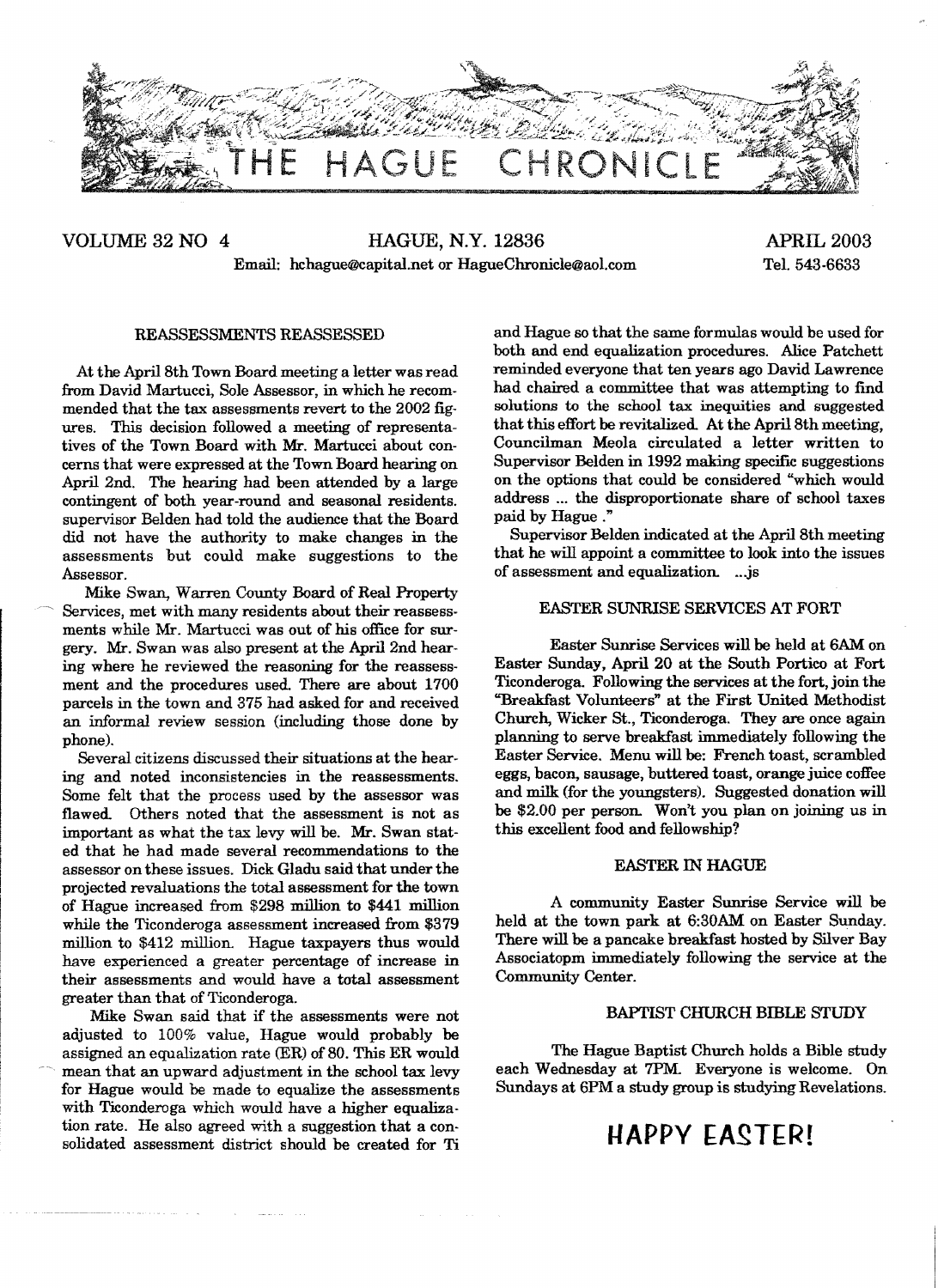I went twice to Moses-Ludington Hospital this past winter and was transported both times by the Hague Volunteer Ambulance Corps.

I was impressed by the warm and capable manner in which this group of men and women dealt with me. They work as a team and it was almost worth being ill to see them in action!

To the residents of Hague: Continue to have pride in your volunteer ambulance corps and support them!. .. *.lsi* Jean R. Peters, Forest Bay

## GLENS FALLS SYMPHONY

The Glens Falls Symphony will perform its last concert of the season on Sunday, May 4, 2003 at 4PM. "25th Jubilee Music" is music fit for royalty as the orchestra completes its 25th jubilee season with Beethoven, Handel and Arthur Honegger's masterwork of great proportions, "King David". The Battenkill Chorale under the direction of Janet McGhee will be featured in this concert.

## HANCOCK HOUSE MUSEUM REOPENS

The Hancock House Museum reopened on April 2, 2003. The hours are Wednesday - Saturday from lOAM - 4PM. For information contact 585-7868

#### INFORMATION REQUESTED



Does anyone remember seeing a series<br>of prints of various breeds of dogs, dressed like people, sitting at a table playing poker?

Believe it or not,

the artist who painted those silly scenes back in the late 1800's allegedly spent summers in Hague "romping around with the Watrous family," we have learned.

The poker-playing dogs were painted by Cassius Coolidge, born in Rochester, who traveled extensively and sought out well-known notables in our own area.

If anyone can provide more information about this artist, it will be noted in a biographical history on "artists of Warren County", now being compiled by a man from Ballston Lake. So far, no historical notes can be found, according to Ethel Andrus Hague historian. Please contact Stan Burdick at 543-8824 with any information you have.

#### HISTORICAL SOCIETY MEETINGS

The Annual Meeting of the Warren County Historical Society will be held on Saturday, April 26, 2003 at the Hague Community Center. Historical Society members from around Warren County will have displays and pre-

sentations from 9 AM to 12 noon and then proceed to the Silver Bay Association for lunch. Following lunch there will be a tour of Heritage Hall and other build· ings on the Silver Bay campus. All are welcome to attend.

The Hague Historical Society will meet jointly with the Ticonderoga Historical Society on Friday, April 25th at 7 PM at the Hancock Building in Ticonderoga. The program, entitled "New York Regiments in the Civil War," will be presented by Brent Vosburg. Refreshments provided by the Hague Historical Society will follow the meeting and it is hoped that there will be a large turnout.

On May 19 at 7PM the Hague Historical Society will hold a meeting at the Community Center<br>at 7PM. The discussion for the evening will be The discussion for the evening will be ''Women Who Served in World War ll." Refreshments will be served before the program.

#### TICONDEROGA mSTORICAL SOCIETY

The Ticonderoga Historical Society is proud to present "Images of America" by Helen Lawrence. This art exhibit will be shown from April 9 through June 14, 2003 at the Hancock House Museum in the Assembly Room. The museum is open to the public Wednesday Saturday 10-4PM. The Assembly Room is handicap accessible.

Helen Lawrence was born and raised in the small town of North Creek, NY. She is married and has three grown sons. Mrs. Lawrence has had no formal training in art, and is self-taught. She belongs to the Johnsburg Fine Arts group and has exhibited her Her favorite subject is Native Americans. We welcome Mrs. Lawrence's first solo art show.

#### MAY FRIENDSHIP DAY

May Friendship Day, an annual event observed by Protestant, Roman Catholic, and other Christian women, will be held on Friday, May 2, at 11:30AM at the First United Methodist Church Wicker St., Ticonderoga. Gather with other women in this area and discover the spiritual gifts we have been given through the ministry of Barbara and Paul Wiley of Heifer Project International for a May Day luncheon. The Wileys are a retired teacher and dairy farmer who devote their gifts to this mission. They hope to bring some animals. Everyone is welcome!

The luncheon, provided by the Nutrition Site, costs \$4.00 .. Phone reservations before April 29 to Ursula, 543-6407; Donna, 585-6233; or Shirley 585 4479.

Donations of toiletries for the safe houses . women's shelters - and your contribution of your least coin are appreciated. *4/03*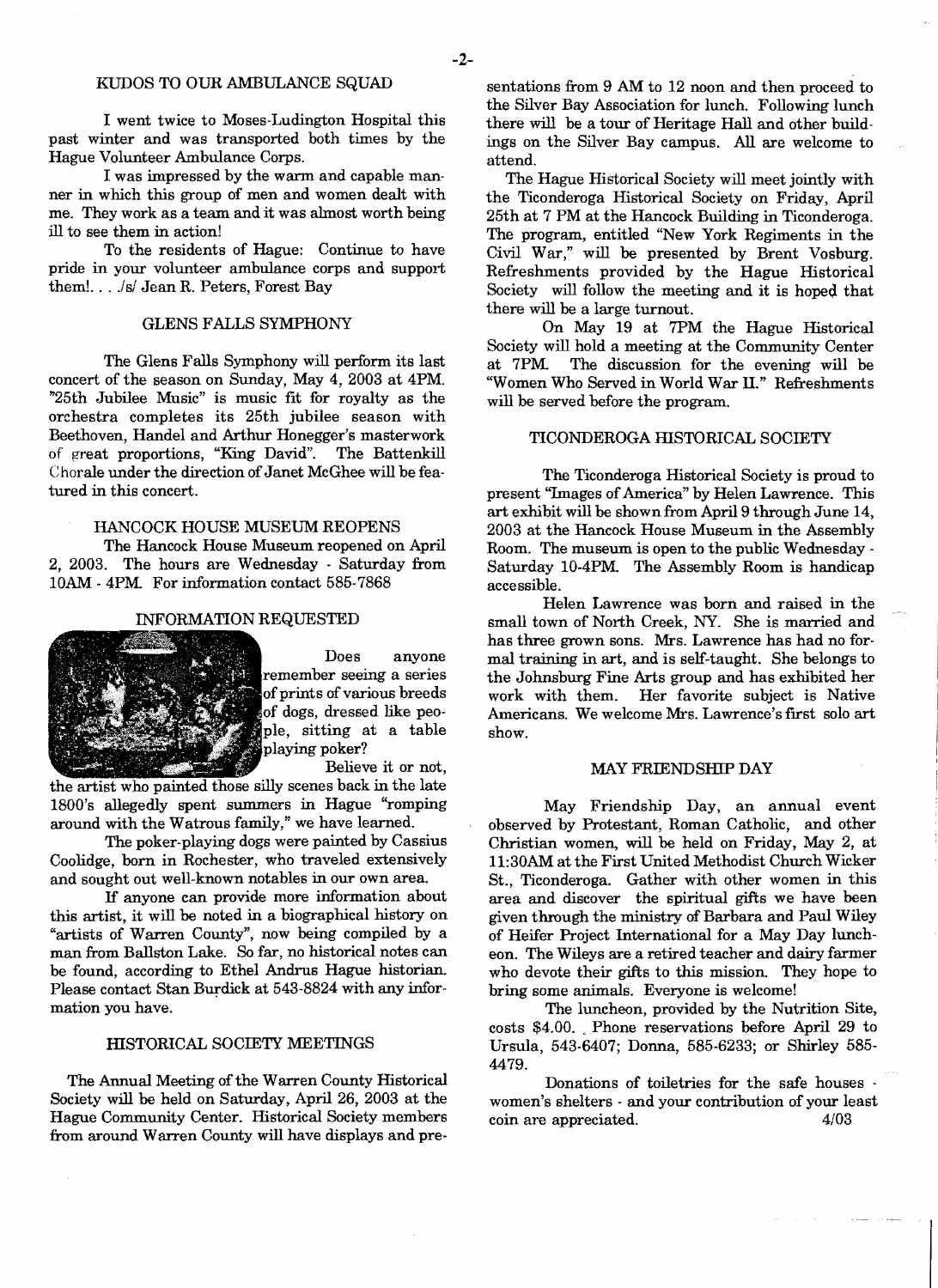### HAGUE ZONING BOARD OF APPEALS - 3/27/03

The Zoning Board met for its regular meeting with 5 embers present. Tina King was out of town. Jenny .door was acting secretary.

John Breitenbach represented Pat and Bill Brennan (60.5-1-1), in their application for an area variance to build a house higher than the 30' limit. An existing house, that will be removed, is higher than 35'.

Tim Costello, ZEO, discussed communications with the Friends Point Association. FPA is challenging the interpretation of the ZEO concerning the use of the clustering provision of the zoning ordinance and subdivision regulations, which the ZEO used to reverse his decision on a non-cmforming lot.

Both these issues will be discussed further at the Public Hearings at the next ZBA meeting set for 7 PM on April 24th....js

## TWO NEW MEMBERS APPOIN"TED TO LOCAL BOARDS

Cathy Clark, Overbrook Road, has been appointed to the Hague Planning Board. Cathy graduated from NCCC and is a substitute teacher in the Ticonderoga schools. She has also been active in the PTA and other volunteer activities in the schools. Cathy most recently acquired her "taste for government" when she attended meeting after meeting relative to the Hague . Iomeowners \Vater Association and became an active researcher on funding topics. Cathy and her husband, Bruce, a member of the Zoning Board of Appeals, have lived in Hague with their two daughters since 1985. Cathy has had some experience in the construction field, having worked in docmnent control and personnel for SWB construction. She is also an active member, and president-elect, of the Northern Lake George Rotary Club.

Bill Pittman, Arcady Bay Estates, has been appointed to the Hague Zoning Board of Appeals. Bill studied at Orange County CC and Long Island University. He was a painting contractor in Suffern, NY for over  $40$  years. While there he was active in a local service organization. Bill has had a home in the Hague area for 19 years and now that he is retired he wants to participate in local civic activities. Bill can frequently be seen around town helping at Hague Creek Antiques with his wife, Carol. He has been given introductory information by the Personnel Committee and the ZEO Costello and looks forward to learning more about the appeals process ...js

#### TOWN BOARD MEETING - 4/8/03

The Hague Town Board held its monthly meetingwith all members present.

Assessor/.Justice - Councilman Meola has not received any communications from Town Justice Heather Knott to report at the meetings. He read a letter he wrote to Justice Knott requesting her cooperation in meeting the Justice committee's responsibility to provide the "general public with relevant information relating to your office." The response received did not come from the Justice but rather from the Court Clerk who merely noted the use of email by the Hague Town Court to file a report to the Office of the State Comptroller.

Highway - Bill Bothe, Highway Superintendent, noted that the department logged nearly 412 hours during the last storm and one driver had a straight 19 hour shift. They try to do as much as they can in deaning up after a storm but there are certain safety precautions and regulations that must be followed. For example, they try to finish by midnight and inform the sheriff's office when they go off duty. If the sheriff's office is contacted for an emergency, then they will come back out later if necessary. Supervisor Belden applauded the excellent job the highway department has been doing.

Personnel - Councilmen Steitz and Meola are working to update the employee's guide.

Sewer District  $1$  - Complaint forms are available in the Zoning Enforcement Office. They are modeled on the forms from Warrensburg. Supervisor Belden has met with some people who have complaints. No contractors have turned in forms of insurance certification yet. A list of contractors is available at the Town Hall. It is hoped that the pumping system will be ready to be tested next week.

'Iransfer and Recycling - Last month's income was \$3071.25. Councilman Megow noted that the transfer station was open 221 days last year. A small committee has been looking at changes in the schedule in order to save money. Much discussion followed about which days the station should be open - especially Sunday - and how many days per week during different times of theyear. A proposal to increase fees on matresses, stoves and the like was included. Some expressed hope that the schedule could become less confusing and more uniform. Councilman Meola noted that if we wanted to save money, then labor costs would have to be reduced. The Board decided to wait until next month to make a final decision and have any new regulations and fees in

place by June 1st. There was also discussion about a Clean-Up Day which Councilman Megow has noted before is far from "free" - costing the town several thousand dollars in lost revenue and payment of fees to remove trash.

Youth- Councilman Steitz discussed a request for skateboard ramps. He has the information, and the equipment meets the criteria for insurance. He will continue to get specific proposals.

Unflnished business

The Board approved a permanent position for Tim Costello, Zoning Enforcement Officer and appointed Mary Jo Keeler as recording secretary to the Zoning and Planning Boards. (Cont.. on page 4 Town Board 4/03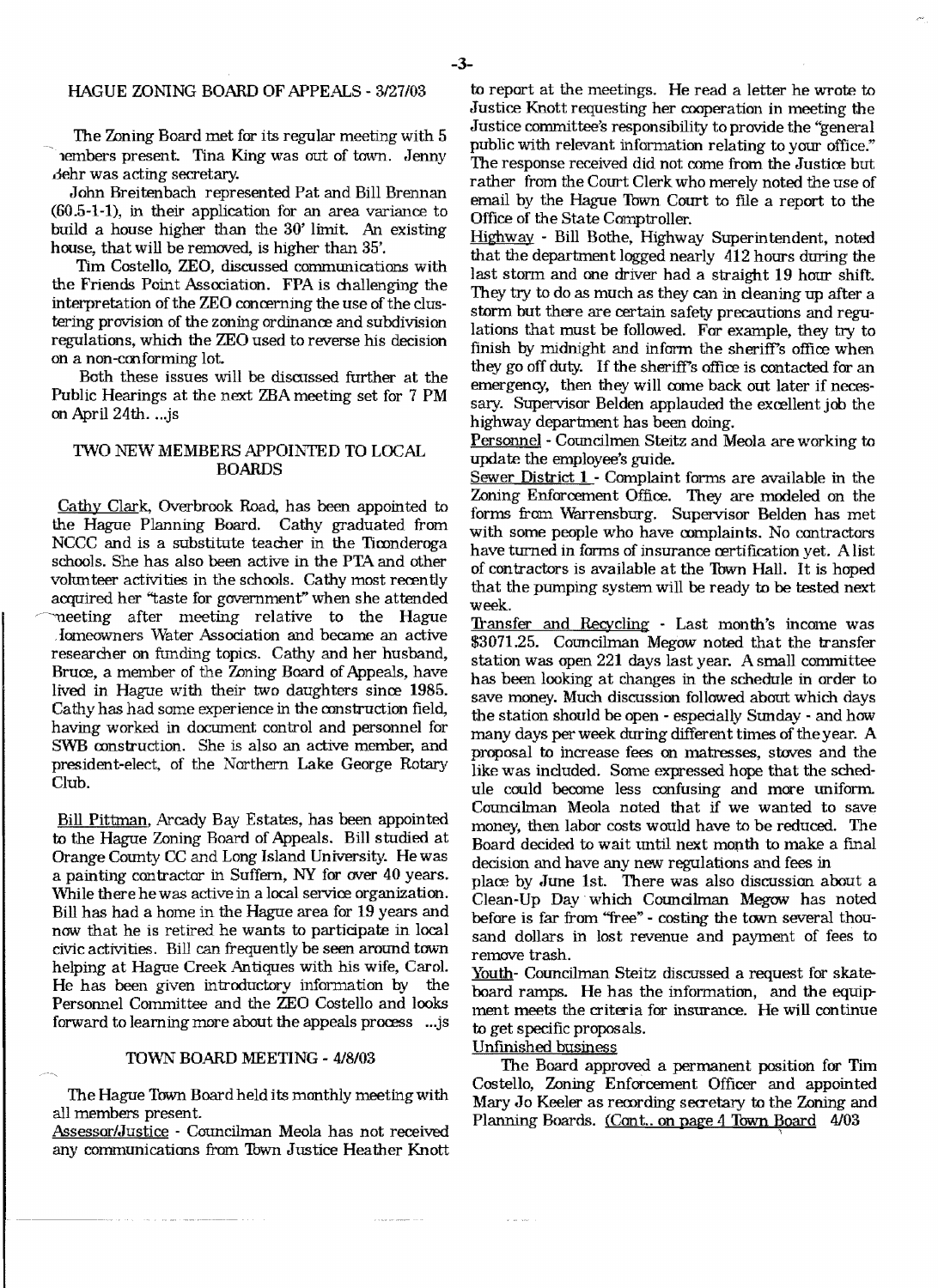#### TOWN BOARD (Cont.. from page 3)

The old school bus parking lot (east of the Wesleyan Church on Route 8), along with a  $10' \times 10'$  spring lot across the road, currently belongs to the Ticonderoga School District. They have agreed to sell it to the Town of Hague for \$1. The Town will take over any liability if there is a buried fuel tank on the property which needs removing.

The Supervisor read a letter from the Sole Assessor, Dave Martucci, who is recommending that the 2002 assessments be used in light of the many considerations which have been discussed. (see related article)

Supervisor Belden discussed appointing a committee to study the assessment issue consisting of Councilman Meola as chairman and including Alice Patchett, Judy Stock, Dick Gladu and other interested taxpayers.

The audience was encouraged to attend the next Ticonderoga School Board meeting which will be held in Hague at the Community Center on April 22nd at 7PM. The school budget will be discussed.

New Business:

The Town of Hague will no longer be a vendor for LGPC decals.

The Board approved attendance at a conference for the animal control officer on April 12th by a vote of 4-1

They approved attendance at a conference at Raybrook for the ZEO on April 22nd & 23rd.

A watershed conference will be held on April 29th and 30th at Ft. William Henry Hotel in Lake George.

A resolution was approved for an interfund transfer of \$25,000 from the Landfill Closure Fund to the General Fund.

Aresolution was approved authorizing funding participation for the Lake George - Plan for Future

The Board approved a contract with ELAN Planning & Design for work on downtown improvement project.

ZEO Costello was authorized to set up a process for meeting with people who have complaints about the sewer project and to use the complaint forms available.

The Supervisor announced that the Bicentennial Committeewill meet on Thursday, April 24,2003 at 6:00 PM at the Community Center. ...js

#### PLANNING BOARD - 419/03

The Planning Board rescheduled its regular April 3rd meeting after a massive snow storm hit our area. They met the following Wednesday evening with all members present except Peter Foster, who was out of town. Chairman Swanson introduced new member Cathy Clark and newly appointed secretary Mary Jo Keeler.

Nelson Waters (25.4-1-18.1) had two proposals before the Board. The fIrst was to place a mobile home on part of his property east of Decker Hill Road. He had hoped to rent this home for income but withdrew his application for expediency so that the Board could concentrate on his second proposal - a sketch plan conference for a

subdivision. Mr. Waters would like to subdivide a portion of his property of 61 acres into 3 lots and submitted a sketch which included retention of access to his wood lot. He stated that he did not plan any improvements anyone who purchased it would have to come before the Planning Board for improvements or any additional subdivisions.

Mr. Waters insisted that the plan seems "really quite simple - quite clear" and ZEO Costello felt that the project was just a minor subdivision. Some Board members however suggested that it might fall into the category of a major subdivision if it involved 5 lots with a new road These lots include the 3 proposed, Mr. Waters' own lot and one that had been sold 2 years ago. The Board felt that more study was necessary and Mr. Costello will get the subdivision provisions to each member so they can look them aver and then decide.

The Board considered an application from Frank Fowler, Jr. to place a single family dwelling and garage on his lot (12-1-4). The Board had made a site visit and had some reservations about the slope and septic. They decided (6-0) to request that the applicant find a place for the septic system, get a site map and results of a "perc" test and then come back to the Board for approval.

Walt Waters (42.1-12) has a long-time home-based excavating business in a special commercial zone on Decker Hill Road. He has a storage barn and has equipment and materials stored on site. He wants approval for this business so there won't be any problem later as  $\sim$ the area is being developed. The Board will do a site review.

The Brennans  $(60.5-1.1)$  want to build a new home replacing one that was damaged and are requesting a height variance from the zoning board which has asked for a recommendation from the Planning Board. In addition this project needs a site plan review because the new house will be located within 100' of a stream which the LGAhas expressed its concern about. The site review will be held on April 22nd at 5 pm.

The Chamberlains (93.16-1-47) wish to build a second home on the lot listed on the tax maps. They have deeds which show that this lot was actually 2 lots in the 1950's when a subdivision was done at Sabbath Day Point. Since this is a preexisting fIled subdivision, the Planning Board approved a motion (6-0) to recognize the 2 separate deeds which will allow for 2 buildings. The Planning Board did, however, express their concern about the ramifications of overlap of commercial and residential septic systems. They would like to see the approved Board of Health report.

ZEO Costello made the Board aware of an approval he gave to a house within 100 feet of the lake that was expanding 25% but on the same footprint. Since it was already existing and the setback cannot be changed he did not suggest it for site review. In this case there was no view obstruction created so the Board did not feel that they would need a site review but noted that if that had not been the case, that the site plan review gives them an opportunity for persuasion before building takes place. .. js 4/03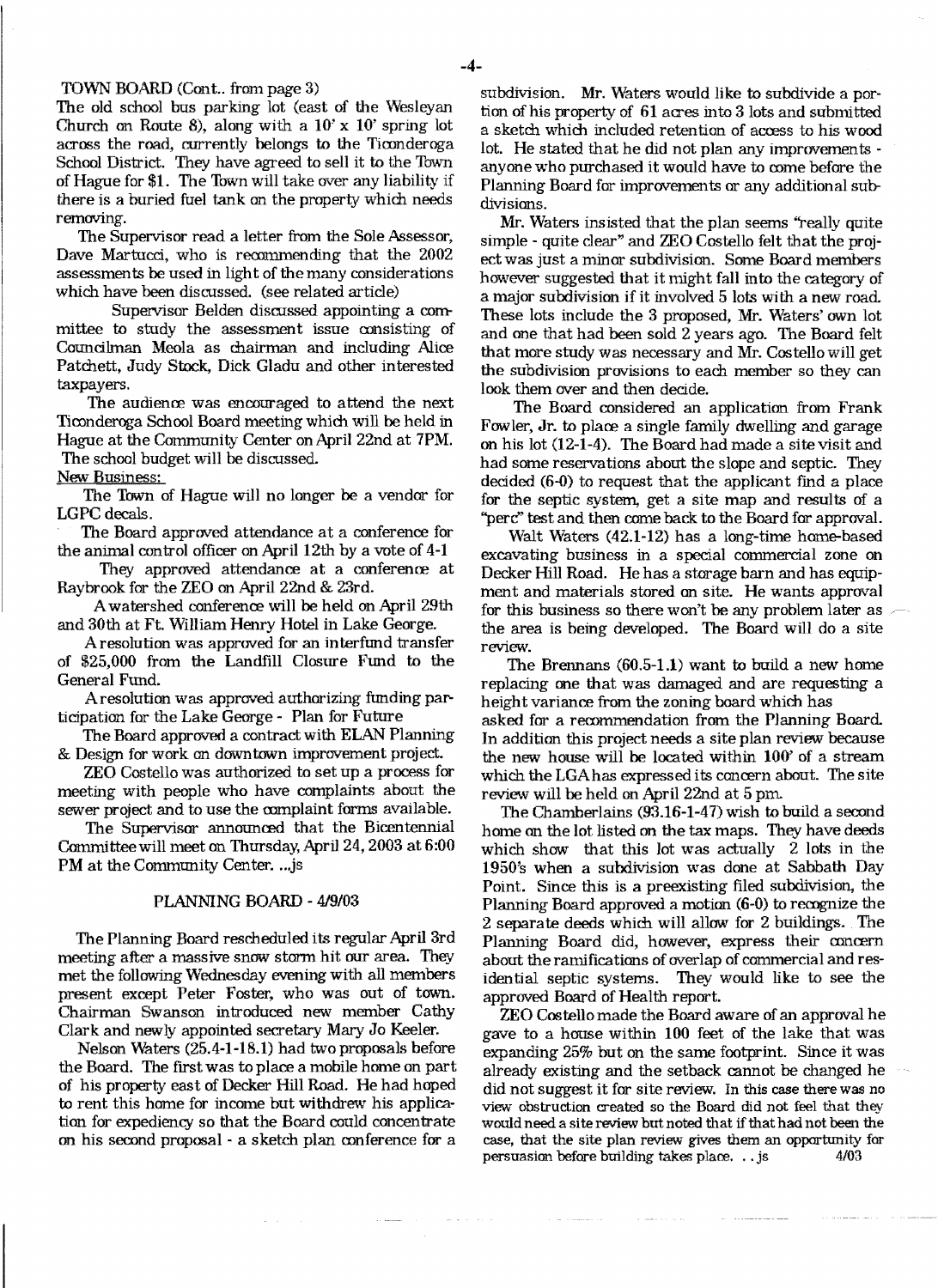### PUBLIC HEARING ON ZONING & JUNKYARDS

Prior to the regular monthly Town Board meeting on April 8th, an open public hearing was held to discuss two issues before the Town Board. The APA had suggested revisions to the Zoning Ordinance which the Planning Board incorporated in a recommendation to the Town Board. The Town Board is required to hold a public hearing and complete an environmental impact statement both of which are now done. The APA must now approve the changes before they become a part of the Town Zoning Ordinance.

A change to Section 160-10 would replace the word "building" with the word "structure" in the definition of shoreline setback. In determining setbacks from the shoreline, measurements would be made to the nearest part of the "structure" including buildings, sheds, fences, signs, and fixtures. A deck extending out from a building would be considered part of the "structure" as would roof overhangs..

Another change in Section 160-10 clarifies the definition of "square footage of structures" and a third change, in Section 16-50(b) clarifies the regulations related to the shoreline setbacks.

The second major proposal discussed in the Public Hearing was a local law "to control the maintenance of trash, rubbish, junk, unregistered motor vehicles and junkyards." A major change from previous proposals was the deletion of a process to license junkyards. The law finds that there are no licensed junkyards in the Town of Hague now and therefore no provisions need to be made for them. It was felt that a working junkyard which buys and sells scrap was not in character with the Town. Sal Santaniello noted that an "auto salvage yard is not ajunkyard" nor is an auto storage area. He noted that there are state rules and regulations for these properties and where a local law may be needed is for abandoned cars on private property.

Other comments were made regarding tires and the stipulation that "no person shall maintain an unregistered motor vehicles for a period of time greater than ninety (90) days". The Board continued the hearing on this proposed local law until next month and encouraged the public to submit their comments....js

## SENIOR CITIZENS CLUB MEMORIAL CELEBRATION UPDATE SATURDAY, MAY 24TH, 2003

At our regular March meeting we continued with plans for the Memorial Day Parade and Celebration. Sincere thanks to the Chamber of Commerce, Rotary Club and Kiwanis Club for their gen \_ erosity in donating to our cause.

, Madeline Pelkey and Emily Cobb are doing a great job laying the groundwork for the Parade, the Memorial Dedication in honor of Hague's Military Veterans, and the Family Fun-Fest at the Town Park. May 24th is evolving into a very special day of celebration in the Town of Hague. Thanks to all who have rolled up their sleeves to pitch in to work and who have already signed-up to take part in it!

Everyone is invited to come march in the parade with us, ride along in a float for your organization, or drive your own spruced-up truck, tractor or "oldie" car. Decorate and ride your bikes, wagons, or your ATVs Or march in your costume. Be a spectacle or be a spectator. Come to the Town Park for the live music, a fire rescue boat demonstration, popcorn, baked goods, crafts, clowns, face painting, fun and games for the kids and much more.

And don't miss the chance to learn what life was like in Hague during the past century. From 10 am to 1 pm, our Hague Town Historian, Ethel Andrus, will open the Historical Museum at the Community Center. Throughout the day, visit the shops of Hague's merchants.

At 1 pm all parade vehicles, floats and marchers will assemble at the Community Center. At 2 pm. the parade will head down to the beach. Afterwards, the Memorial Dedication in honor of Hague's Military Veterans begins. Starting at 4 pm, The Hague Volunteer Fire Dept. will serve barbecued chicken and burgers at the New Fire House on Rte 8.

Please sign-up with us if you want to sell your baked goods or crafts at the beach from 10-4. There's no charge. Call: Madeline at 543-6130 - Emily at 543 6325 - or Chris at 543-6167. All are welcome. Let's make it a day to remember. See you there! --ci

#### WEATHER NOTES by Mary Lou Doulin

The Vernal Equinox may have been at 7:59PM March 20 but we have had few indicators that this really was the beginning of spring. As belated as it is spring could not be more welcome. We had an enticing sample for two days in March. Then we were thrust right back into the same wintry conditions which have been with us since early November. That marks six solid months of cold. No wonder this winter has been the fourth coldest on record. We have had continuous snow cover until mid-March, but with the arrival of more storms (plural) the white blanket returned. At this writing of April 10 four foot banks of snow dominate the white landscape. However today we might have closed the winter window as we have full sun and 50 degrees temperature prevail.

I hesitate to speak any more about this winter, but here is some more information. Days and nights were colder than normal temperatures. Daytime highs were lower and nighttime lows were lower. Snowfall was above normal and days below zero numbered more than 30. With the arrival of the birds and the days of extended sunlight, shortly we can happily anticipate the real thing. 4/03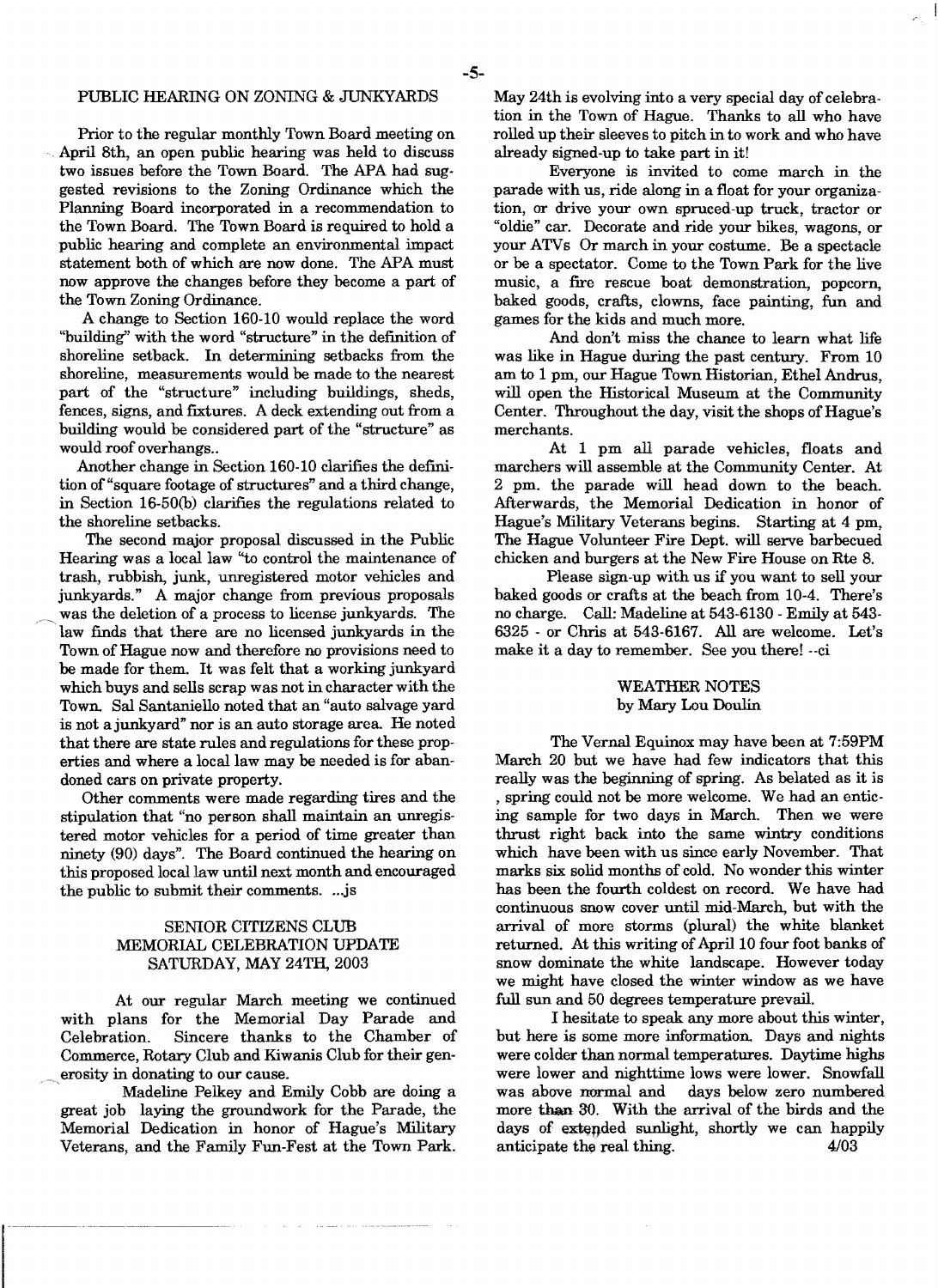## LAKE GEORGE PARK COMMISION MEETING

The Commission will conduct a regular monthly meeting which will include the Commission's ProjectReview Committee, on Tuesday, April 20, 1003 at 10AM at the Holiday Inn, Canada St., Lake George.

The Lake George Park Commission's Law Enforcement Committee will meet on Tuesday, April 29, 2003 at 9AM at the Holiday Inn, Canada St., Lake George, NY.

## FORT TICONDEROGA OPENS MAY 10, 2003

Fort Ticonderoga celebrates the opening day of the 2003 season on May 10, 2003 at 9AM. The 2nd New York Regiment and the Company of Loose Women (it's not what you think!) will present a special demonstration of hut building techniques used during the American Revolution.

The fort will be daily, including holidays from 9AM to 5PM through late October. Interpreters in period uniforms tell the story of the fort throughout the day. Weather permitting, they will offer a musket demonstration. In July and August (weather permitting), artillery demonstrations occur daily and the Fife and Drum Corps entertains with martial music. The King's Garden is open June 1 - September 15 for self-guided tours from lOAM - 4PM. Groups need to reserve in advance. Please write or call (518)585-2821 to enlist in the Friends of Fort Ticonderoga, or to request more detailed information. Office hours are Monday - Friday, 8:30AM to 4:30PM, or visit the Fort at its web site, www.fort-ticonderoga.org.

The EIGHTH ANNUAL WAR COLLEGE OF THE SEVEN YEARS' WAR will be held May 17 and 18. Space limited for this two-day seminar; advanced reservations required.; call (518-585-2821 for further information.

### THE VIEW OPENS MAY 9

The View at Indian Kettles will open its third season on May 9, 2003. We currently have openings for all positions. We will be offering breakfast starting Memorial Day weekend on Saturdays, Sundays, as well as holidays. Call Brad Whisher at The View 689-2242 for more information.

### FIREWORKS DISPLAY

The Hague Chamber of Commerce is welcoming contributions for the July 5th fireworks at the Town Beach. This year's event, longer and more spectacular than last year, will again be hosted by Alonzo Fireworks. Alonzo's provided the fireworks display for the opening ceremony at the 2002 Olympics. Contributions may be sent to the Hague Chamber of Commerce.

## HAGUE CARTOON MUSEUM

A new feature will be added to the program of the Hague Cartoon Museum this summer. "Saturday Afternoon--Live", a live lecture series will take place every Saturday afternoon, starting in July, from 3 to 4 PM. A talk by a visiting cartoonist or historian will take place each week. Talks will concern comic books, fantasy art, animation and other subjects of interest, accompanied by graphic displays.

The Museum will open Memorial Day weekend and be open every weekend. Contrary to rumor, the Museum. will **NOT** move from Hague for the 2003 season. Stan Burdick, Director

## TORCH CLUB

The Adirondack Torch Club, which meets for dinner, a speaker and discussion each month at the Elks Hall in Ticonderoga, announced its upcoming programs for May and June.

On Thursday, May 1, the speaker will be Ted Caldwell of Bolton Landing, speaking on "Harold Bixby and Charles Lindbergh--A Family Retrospective. Following the 75th Anniversary of the Trans-Atlantic Flight."

On Thursday, June 5, Jim Crawford of Adirondack will speak on ''The Ramapo Mountain People -- the Jackson Whites."

Anyone interested is invited to come as a guest or to join Torch. Contact Stan Burdick at 543---8824.

## FOURTH PERIOD HONOR ROLL - T.H.S.

We congratulate the following students from Hague who have achieved honor roll status:

Grade 12 First Honors - Katie Belden, Justin Best, Jessi Frasier, Kelly Frasier

2nd Honors: Jennifer Clark, Theresa Howard

Grade 11 First Honors: Matthew Frasier, Monica Sitts,Second Honors: Thomas Haskell

Grade 10 First Honors: Joshua Frasier, Wyatt Peterson

Second Honors: Danielle Connors, Maureen Palait Grade 9 First Honors: Jesse Berube, Sarah Bissell

## HAGUE VOLUNTEER FIRE DEPARTMENT

There were two fire calls last month, using 10 man hours. Ambulance 741 had two runs, 107 miles for Ambulance #741, and none for #740.

## HAGUE CLEAN UP DAY - THURSDAY, MAY 15, 2003

The Town is planning to hold a clean up day for residents to bring items without fees to the transfer station and the Town will pick up items from senior citizens and the disabled. Tires will not be accepted. The final plans will be posted around town. Be sure to check for details or call the Community Center (543-6161), 4/03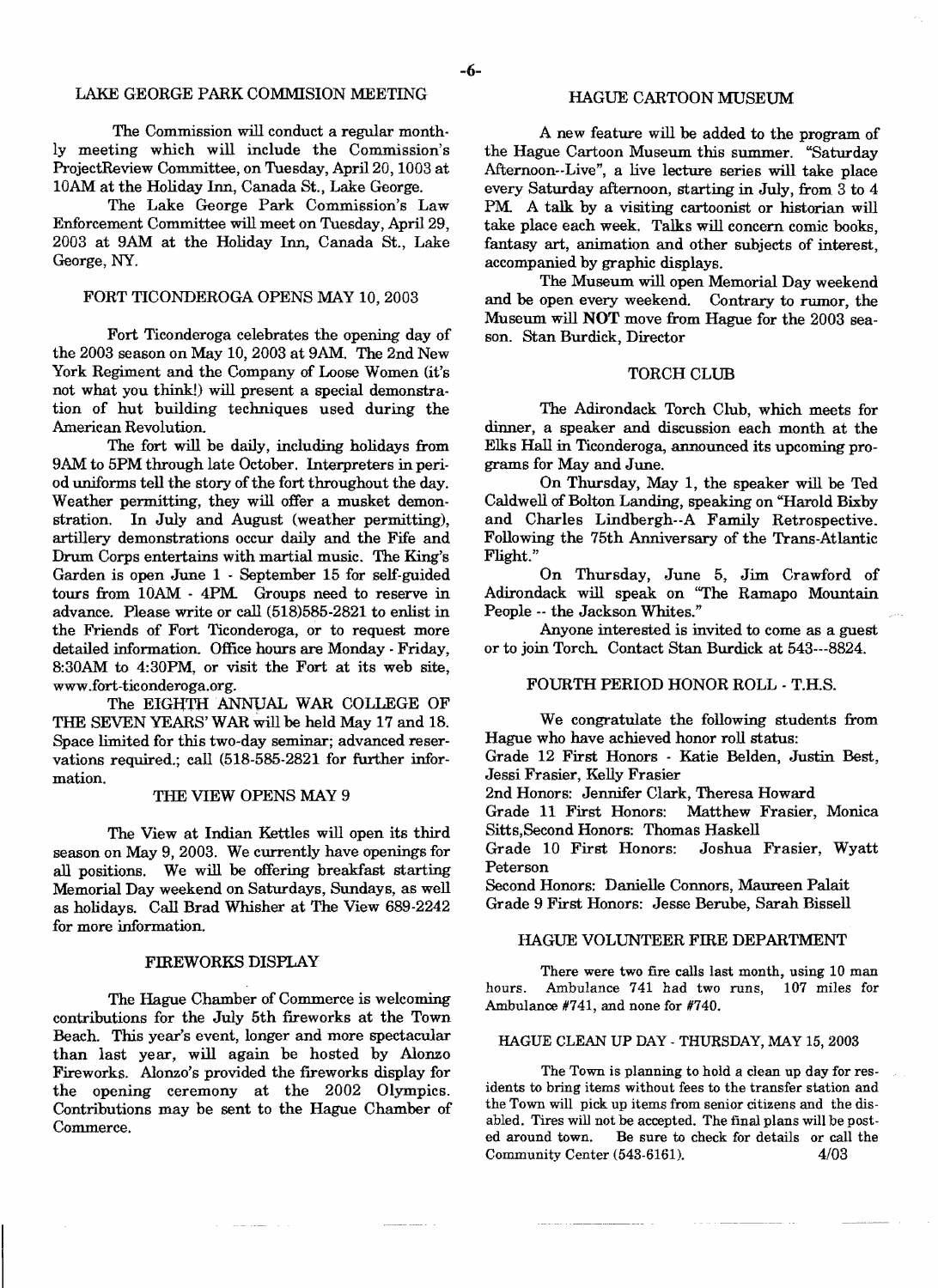#### POST STAR ACADEMIC BOWL

The Ticonderoga High School POST STAR ACADEMIC BOWL team posted an important win in he quarter final round at Queensbury High School on Thursday, March 6, 2003. Ticonderoga faced a strong Glens Falls High School team after both teams scored in the top eight teams during regular season play, Ticonderoga in 4th place and Glens Falls in 5th.

Led by veteran captain Dan Crawford, Sentinel players Scott Davis, Norman Nguyen and Santo Sapienze they outscored Glens Falls 3-1. The Sentinel team this year also includes members Brian MacAlpine, Zach Donohue, Juliane Davis, Adam Charboneau (Hague), and Ed Bevins.

## HAGUE STUDENT/ATHLETES/MUSICIANS

The following Hague students attending Ticondeorga High School have been involved in the winter athletic program: Andrew Patchett, Bryce Gurney, Joshua Patchett, football; Andrew Trombley, Indoor Track; John Breitenbach, Aren Laundree, Basketball; Jessica Belden, Tom Haskell, Brentin Trudeau, Bowling

. Playing with the All-County Middle School band were Kacheena Trudeau and John Breitenbach. Included in the All-County Middle School Chorus were Kelly McCoy and Brittney Haran.

## SCHOOL BUDGET TO BE DISCUSSED IN HAGUE

The Board of Education of the Ticonderoga Central School District will hold a REGULAR MEET· ING AND DISCUSSION OF THE 2003-04 BUDGET, TUESDAY. APRIL 22. 2003 AT THE HAGUE COM· MUNITY CENTER AT 7:00PM.

There was much discussion at the special town meeting on April 2 about the school taxes, which are the prime reason that Hague's taxes are always so high. The School Board has in the past held one meeting a year in Hague, at which there were only two or three people there. It was therefore decided not to have a meeting in Hague since there was no interest. However, the Board has decided that perhaps this year there would be a bigger input from the people in Hague if it was to hold its meeting here. Please prove to the Board that they made the right decision and come to the meeting on April 22 to express your views, or at least be knowledgeable as to what is going on.

## SCHOOL BOARD ELECTIONS

 $\mathcal{A}^{\mathcal{A}}$  and  $\mathcal{A}^{\mathcal{A}}$  and

الأراد المدالات للمنا

It is every citizen's right (and obligation) to vote. On May 20. 2003 between the hours of 12Noon and "PM at the Hague Community Center this right should be exercised by voting in the school election. We hope you attend the School Board meeting on April 22 in Hague and give your input when the school budget is discussed.

 $\sim$   $-$ 

(see p.1) Hague needs to have its voice heard in matters of the budget and the election of new board members. This year there are three incumbents running for three positions on the School Board. They are: Fred Lavallie. Jay Fortino, both from Ticonderoga and Dick Frasier, Hague. We also have another Hague resident<br>running for election - Pat Wania. She comes with the running for election - Pat Wania. best of credentials and it behooves us to support her and Dick Frasier in the upcoming election. If they both win, and they can with all our support, we would have three members from Hague on the Board, since Joanne Brown from Silver Bay is already on the Board.

Mark MAY 20 on your calendar now and give our Hague candidates your support.

#### SCHOOL BOARD CANDIDATE PAT WANIA

19 Pine Orchard Road, Hague, NY 12836 (543-8046) Educational Background: • Post Graduate Studies· SUNY at Albany with concentration in Curriculum and Development. • Master's Degree - College of St. Rose MS in Special Education with concentration in Learning Disabilities. · Bachelor's Degree - College of St. Rose -BA in Special Education with concentration in Developmental Disabilities.<br>Professional Affiliations • Committee - Member of Schalmont Committee on Special Education for 20 years. • Committee - First parent registered in NYS as a member of the Committee on CSE.. • Served on Board of Directors of Oak Hill School in Charlton. NY. Professional Certifications • Wilson Reading and Language Instructor. • K-12 NYS Certification in Special Education. • Elementary NYS Grade 1-5. Past work experience includes - Teacher in Schalmont Elementary and Albany Schenectady BOCES for 23 years. - Master Teacher affiliated with SUNY at Albany teaching and supervising Masters Degree candidates in Special Education. • Guest lecturer at Hudson Valley Community College. • Guest lecturer at Russell Sage

College (Advocacy and Issues in Special Education). Personal - • Married. • Mother of 3 - Grandmother of 3 girls- From Schenectady area vacationing in Lake George since childhood - became a resident of Hague three years ago. • Enjoys cooking, reading, traveling, gardening. • Clubs and Organizations - Lake Forest Association, Carillon Garden Club, Hague Senior Citizens, Mohawk Crafters. -Want to continue to serve students by providing them with an appropriate education by assisting the community with necessary planning-recognizing our declining economy and continuing to serve the important educational obligations we have to our children.

a carried

*4/03*